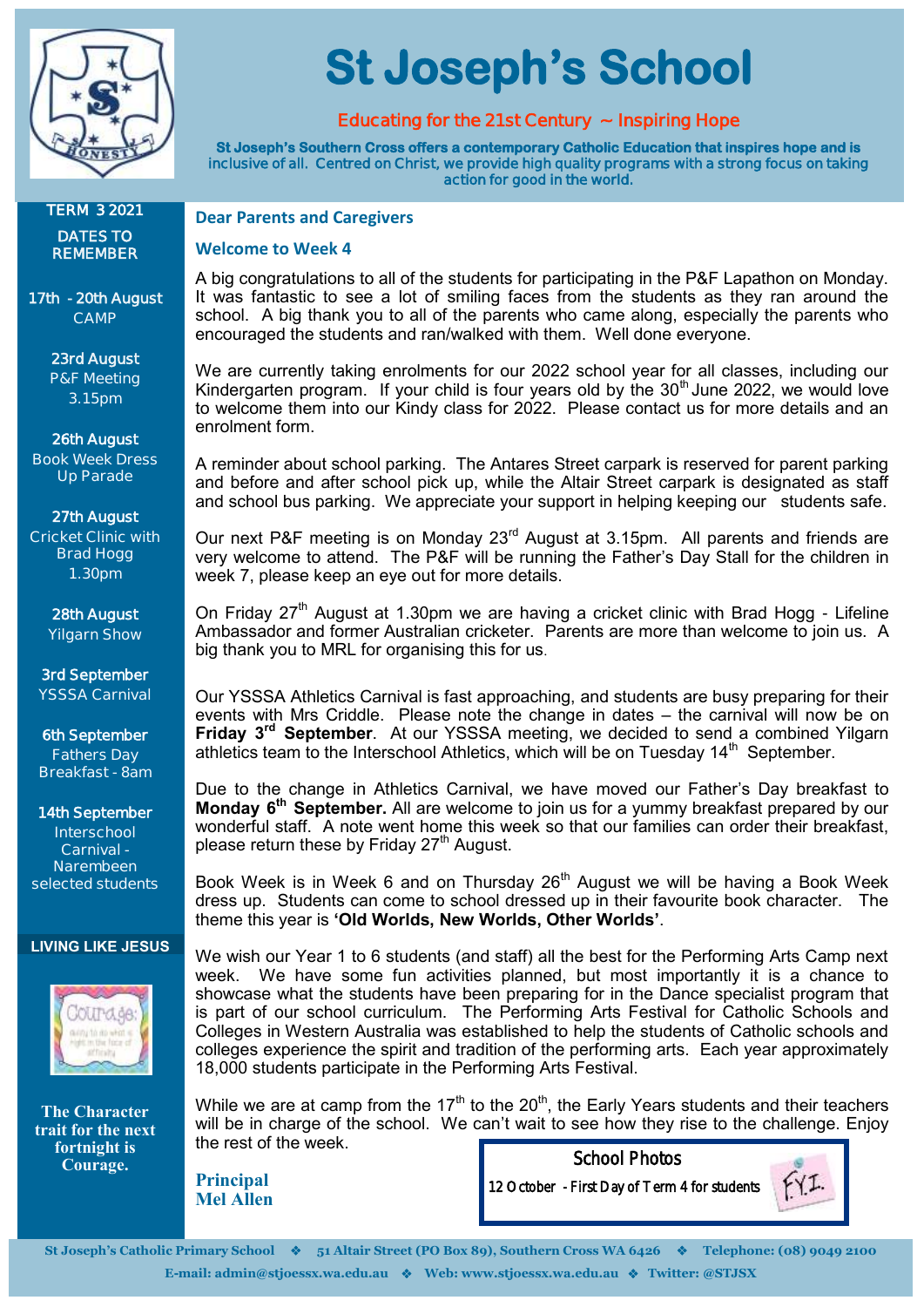

#### **Junior Room Newsletter**

#### **Term 3 - Week 4**

*The Junior class has had a great start to Term 3. We have been very busy, not only with our learning, but also being lucky enough to take part in many celebrations and extra activities.*

*In Week One we took part in NAIDOC Day at SCDHS, and we would like to thank everyone who helped run the day. Our class had a great day interacting with the other school children and taking part in the different activities.*

*We also celebrated St. Mary of the Cross Day with a Mass conducted by Father Brennan in Week 3. The Junior room students applied fantastic art skills and completed some wonderful pieces of artwork which depicted the life of Mary MacKillop.*

*This week, on Monday, the whole school participated in the P & F Lapathon. Thank you to the parents and friends who sponsored us and came and showed their encouragement, by either running with us, or cheering us on. We really appreciated your support. The Junior class showed fantastic resilience and endurance and are to be congratulated on their massive effort.*

*The Junior room have been busy preparing our artwork for the St. Joseph's school display at the Yilgarn Show on the 28th August and are looking forward to seeing it all on display!*

*We are off to camp at Woodman Point in Week 5, and our class is very excited to take part in the Performing Arts Concert.*

*There are many more events scheduled for the rest of the term and some of these include: Book Week Parade for Book Week and the Yilgarn Agricultural Show in Week Six, Father's Day Breakfast in Week Seven and the YSSSA Athletics in Week Eight.*







*Core Values ~ We are honest and courageous and strive to follow in the footsteps of Jesus ~ We respect that we are all different and unique, and are willing to share our talents with others ~ We demonstrate fairness to all in our school community*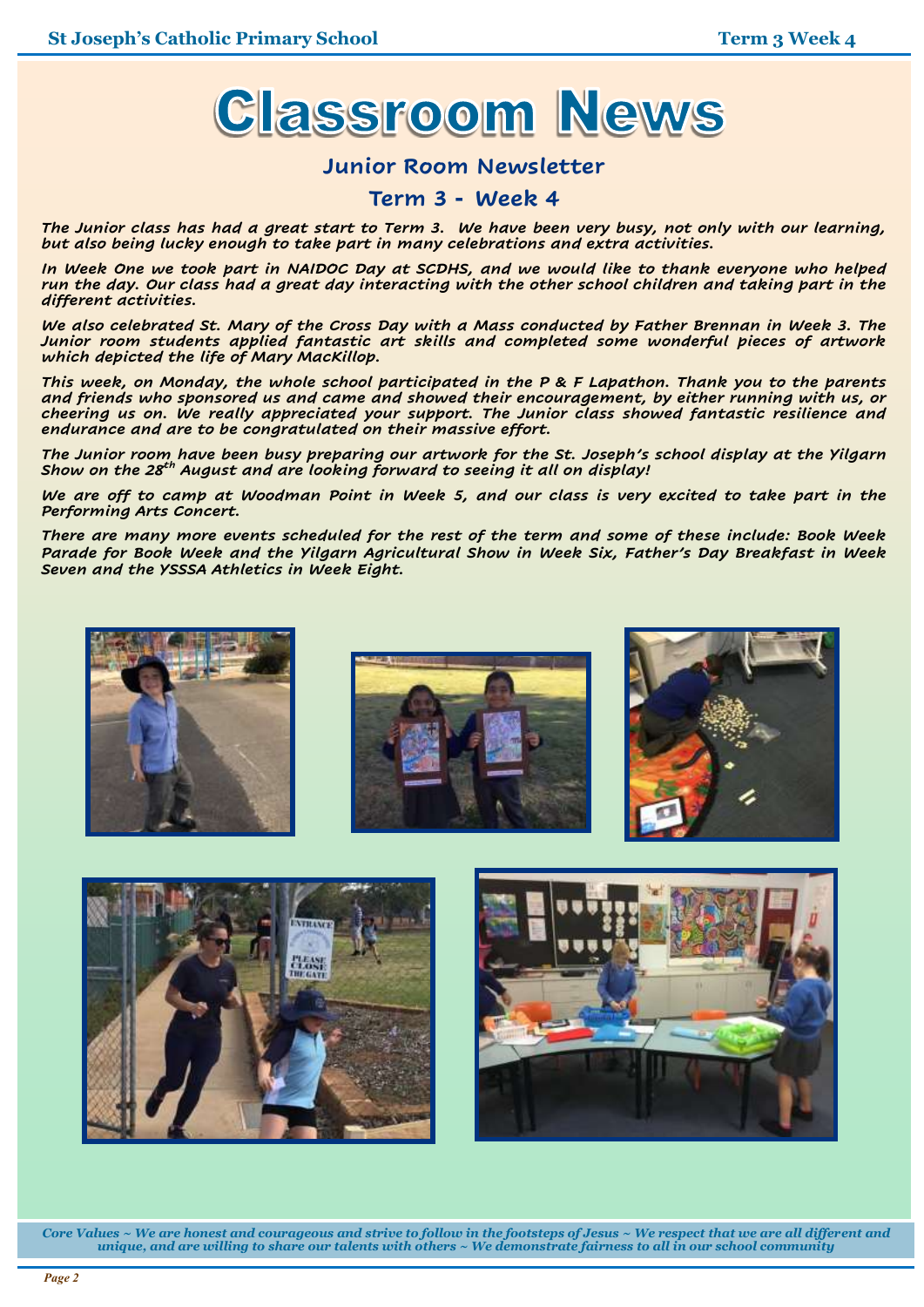# **PRAYER OF THE WEEK**

## A Prayer for Camp

Dear God, Thank you for the joy of school camp and the memories that come with it. As our students head off, please keep them safe, Although they will have plenty of adventure, help them to make good choices, Thank you for this opportunity for growth and independence for our students. Draw them closer to you during the excitement of this week. Amen

#### **REFLECTION**

The Assumption of Mary is celebrated annually on August 15. This solemnity celebrates when Our Blessed Mother was taken up into Heaven body and soul at the end of her life. Even though Mary was assumed into Heaven, she is always with us.

Heaven is our home and Mary wants us to be with her and her Son for all eternity. On the Solemnity of the Assumption, let us remember our Mother who is in Heaven and who loves us very much. The Assumption is the fourth Glorious Mystery in

the Rosary. So, every time we pray the Rosary we can remember that she is always with us and that she loves us more than anyone else on earth could!

*"Mary, give me your Heart: so beautiful, so pure, so immaculate; your Heart so full of love and humility that I may be able to receive Jesus in the in the Bread of Life and love Him as you love Him and serve Him in the distressing guise of the poor." ~ Saint Mother Teresa*



# THANKYOU!

Thank you to Jon Pollard for his generous donation of sand for our Long Jump Pit and to our incredible gardener Tim, for collecting and sorting !

And a big thank you to John and Maxine Krauss for the donation of a trailer load of wood for our latest wood raffle.

What a fabulous community we live in!

# **Containers for Change**

Did you know Containers for Change recycling program is coming to WA on 1 Oct?

Did you also know that when you recycle your bottles or cans you can use our **Scheme ID (ID C10291312)** and we receive 10 cents for each bottle or container??

Yes, that's right! You can help save the environment and help our P&F raise funds for the school at the same time!

You are welcome to drop your containers to school in the labelled bin near the office or you

can drop your containers in recyclable bags straight to the Southern Cross drop of location at 46 Achernar Street, but remember to label the bags with our **Scheme ID (ID C10291312).**







# **Parish News**

**Our Lady of Montserrat Parish**

*Our parish warmly welcomes those who would like to become Catholic here in this place. In our parish, high school students and adults can present themselves for* 

*this of their own accord. Primary school students usually require at least 1 of their parent/guardians to be Catholic (so that they will receive ongoing formation in the Catholic faith at home). Exceptions do take place from time to time, so the best thing to do for any interested families is to either contact us at the parish or register your interest with Ms Allen.*

**Weekend Mass Times Saturday 6:30pm Sunday 8:30am Phone : Southern Cross 9049 1049 (Friday to Sunday) Kalgoorlie 9021 2100 (Monday - Thursday) E-mail: kalgoorlie@perthcatholic.org.au Fr. Matthew, Fr. Stephen, Fr. Brennan and Fr. Jeffey**

*Core Values ~ We engage in active learning in a safe and collaborative environment ~ We challenge, motivate and encourage everyone to reach their potential ~ We play our role in protecting God's environment to promote a sustainable future for all*